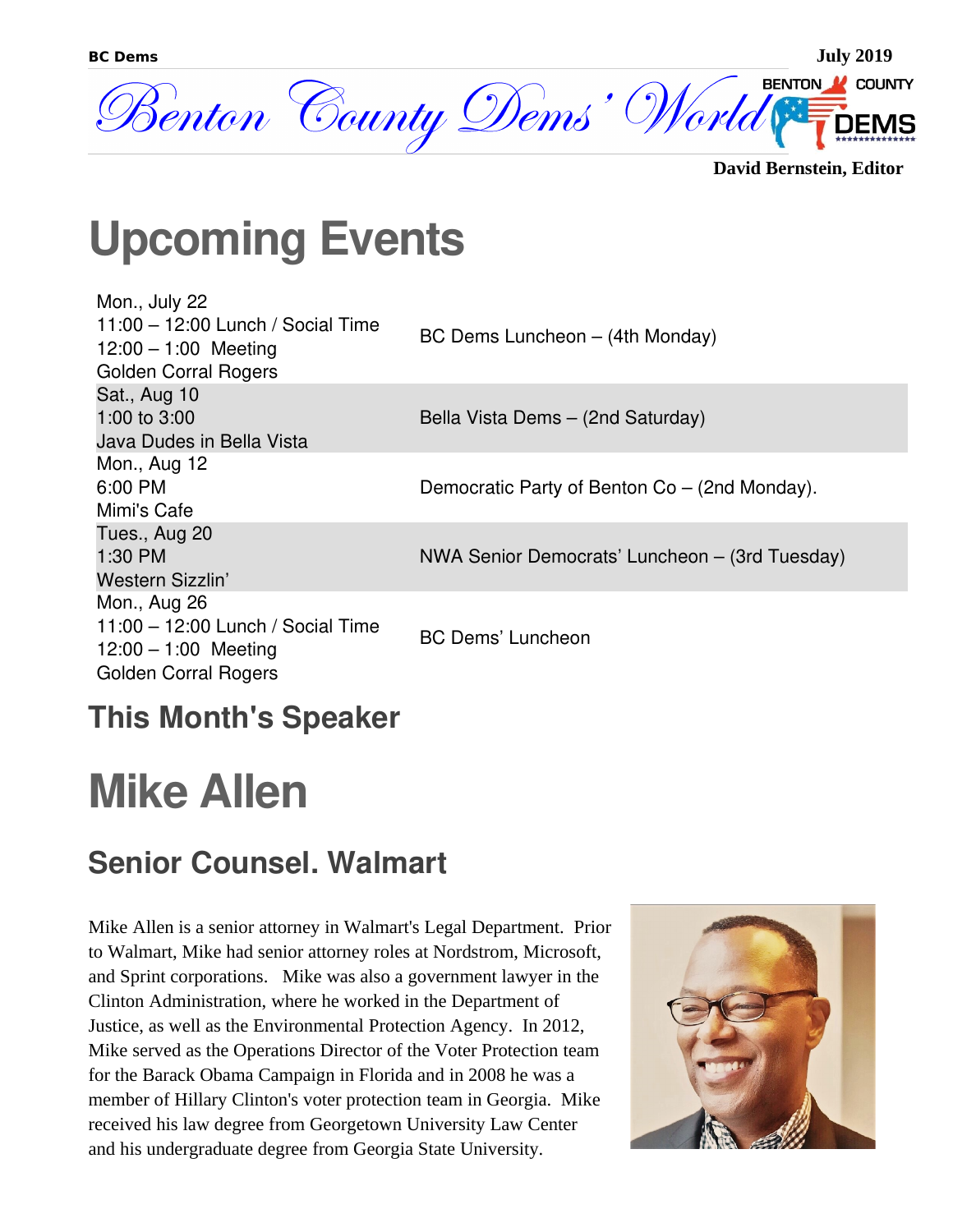# **The President's Memo**





Wow! The U.S. women's soccer team has given all Americans a reason to come together and celebrate with pride. They did it in spectacular fashion winning backto-back titles. Their 26 total goals are a World Cup record as is the goal differential of 23 (allowing three points by the opponents). Four of their wins were shutouts and their 13 to 0 defeat of Thailand is the largest margin of victory in FIFA history (men's or women's).

They are the only nation to have reached all eight semifinals. They are the first team to have reached the final three consecutive times, setting a new World Cup record of 12 wins in a row. They won the final for the fourth of eight times, also a record. The team is now 40-4-6 all time in World Cup play and has outscored their

opponents 138 to 38 in those 50 games, with all three of those stats also being FIFA World Cup records.

Megan Rapinoe won the Golden Ball and the Golden Boot with six goals and three assists and Alex Morgan won the Silver Boot, also with six goals and three assists.

What power they have shown in this outstanding accomplishment!

Do not read any further if you do not want your good news bubble burst.

The only downside of this wonderful event is that it shines a glaring light on the pay disparities between our men's and women's teams as shown in this table: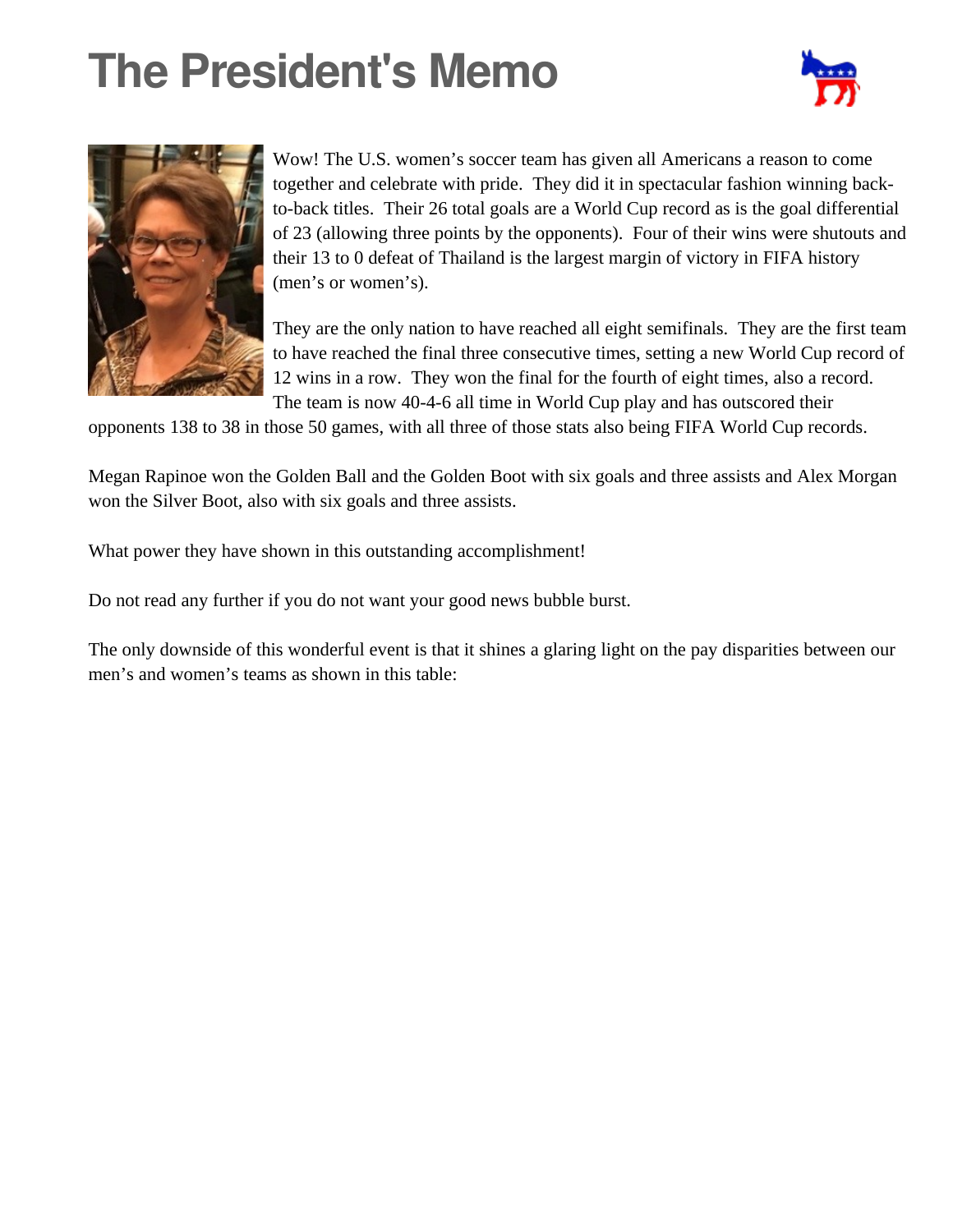

# **U.S. SOCCER<br>PAY DISPARITIES**

| <b>BONUSES</b>                        | <b>MEN, 2018</b> | <b>WOMEN, 2015</b> |
|---------------------------------------|------------------|--------------------|
| Make World Cup roster<br>(per player) | \$76,000         | \$15,000           |
| Qualify for World Cup (team)          | \$2.5M           | \$345,000*         |
| Reach round of 16 (team)              | \$3.6M<br>(min.) | $\Omega$           |
| Reach quarterfinals (team)            | \$5M             | O                  |
| Reach semifinals (team)               | \$4.5M<br>(min.) | N/A                |
| Finish in 4th place (team)            | N/A              | \$240,000*         |
| Finish in 3rd place (team)            | 1.25M            | \$480,000*         |
| Finish in 2nd place (team)            | \$6.25M          | \$780,000*         |
| Win World Cup (team)                  | \$9.3M           | $$1.8M*$           |

Men's team performace bonuses aggregate; women receive amount of final finish, starting with round of 16.

\*Approximate, based on 24-player roster

Source: NY Daily News, U.S. Soccer

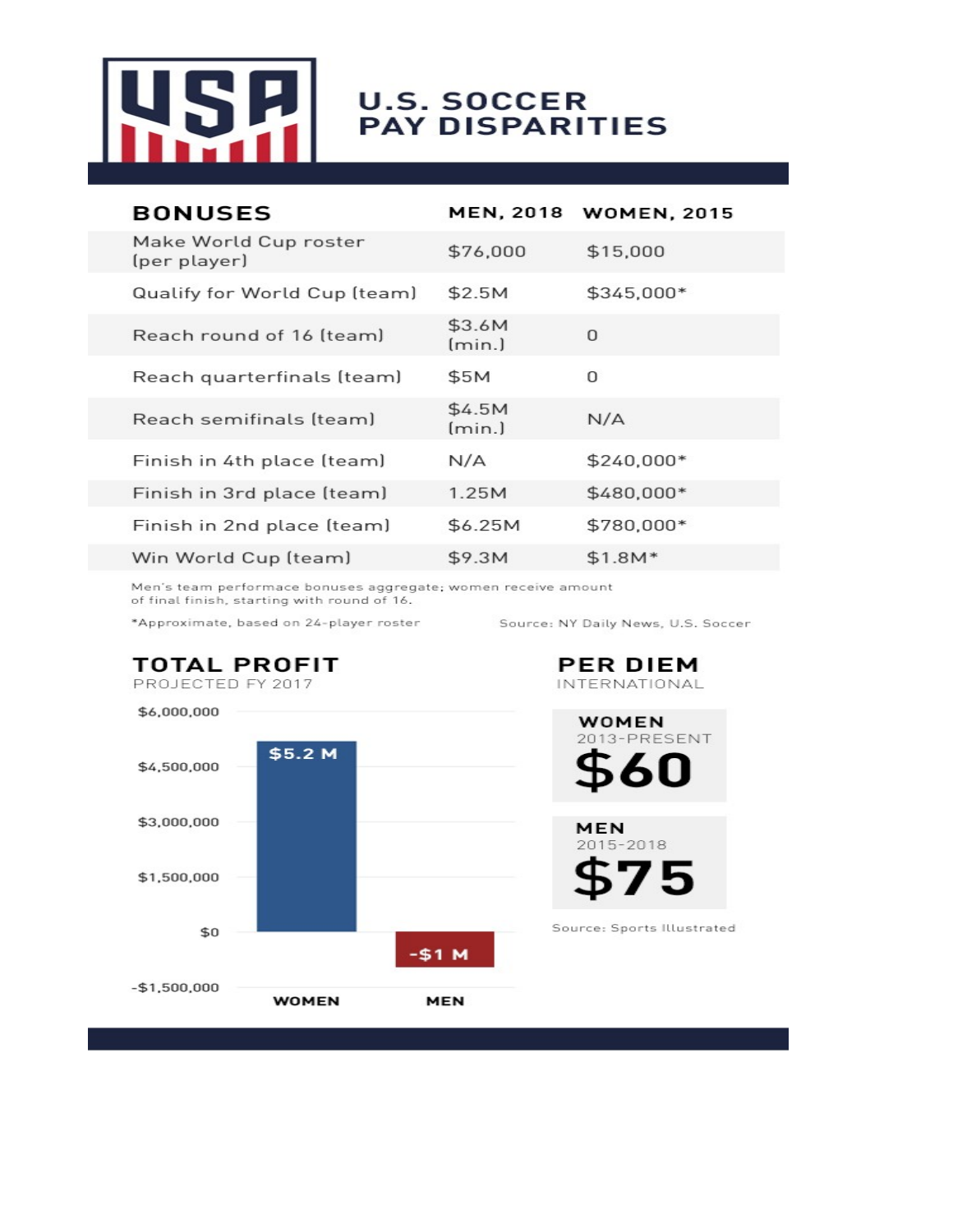# **Trump Bill of Rights**

#### **Jack Shafer, Politico senior media writer**

*"If Trump thinks negative and critical commentary don't qualify as free speech because they're "dangerous" and make him "angry," he's reversed the First Amendment, which was designed to protect the right to say bad things about "good" things. It's easy to imagine that Trump's complete revision of the [First Amendment](https://www.law.cornell.edu/constitution/first_amendment) would define freedom of religion as the right to attend a church of Trump's choice, that the right to assembly was reserved only for people attending MAGA rallies, and that the freedom of the press belongs to those who praise Trump."*



#### [The full article here](https://www.politico.com/magazine/story/2019/07/12/the-trump-bill-of-rights-227356)

### **General Meeting Minutes**

BENTON COUNTY DEMS June 24, 2019. General Meeting Golden Corral, Rogers, AR



Vice President Julia Bailey called the meeting to order at 12:00 pm. She began the meeting by welcoming new members and visitors.

Bill Beck led the group in the Pledge of Allegiance.

Julia introduced the speaker, Professor Rob Wells, Assistant Professor of Journalism at the University of Arkansas. Professor Wells spoke on student loan debt, using information compiled by a group of his students during the fall of 2018. The complete report is available online at *razorbackreporter.uark.edu*.

After Professor Wells answered questions from the audience, Julia opened the business meeting. The minutes and treasurer's reports for the May meeting were approved as submitted.

Marge Boyer, speaking for the nominations committee, asked members to submit names of people who might be willing to serve as officers or committee members.

#### **Announcements:**

Democratic Party of Benton County: Larry Concannon gave the following updates: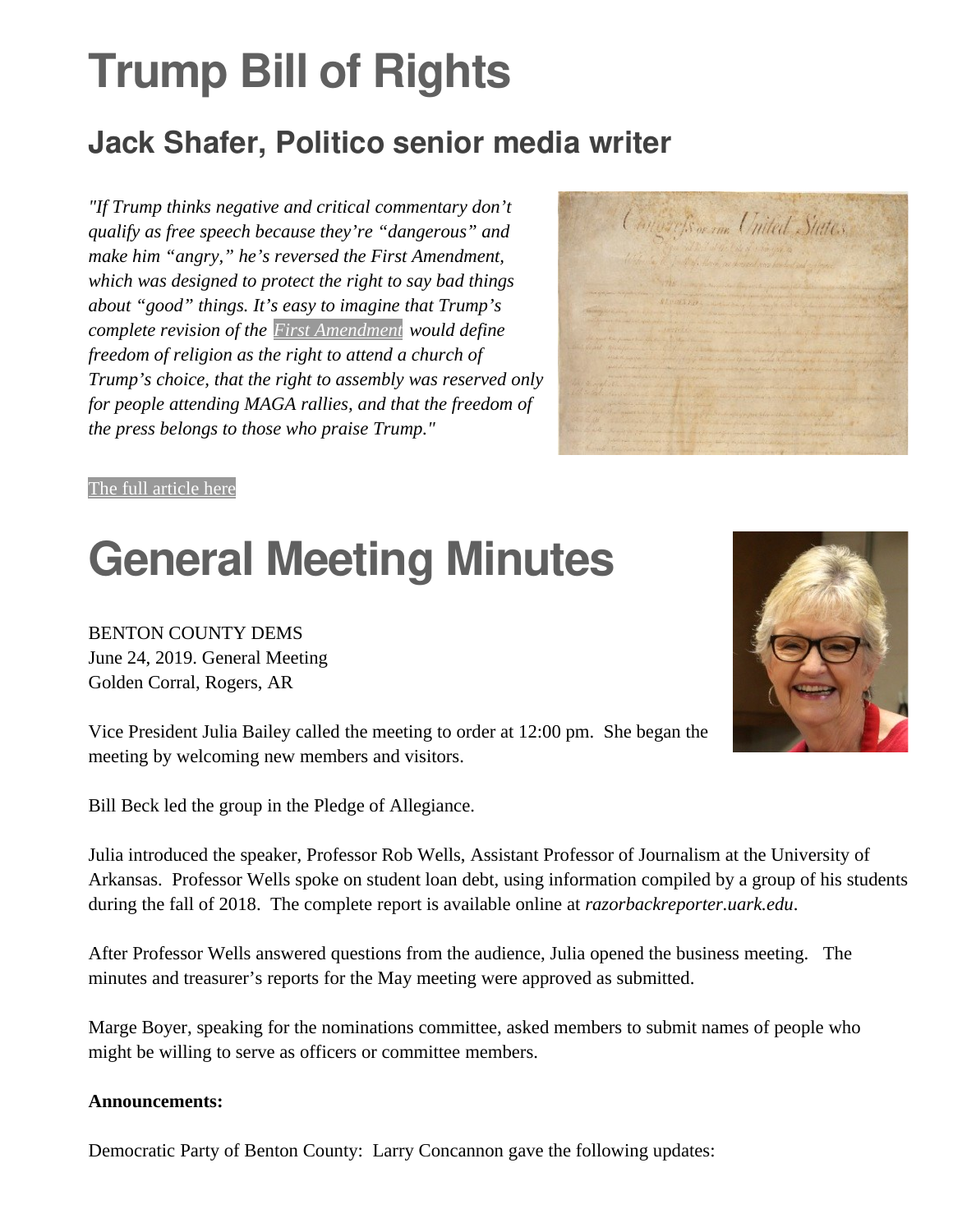- The group's recent fundraiser at the Havanna Tropical Grill was a success.
- The group's new banner was featured in the recent Fayetteville Pride Parade which was well attended. Club members marched in the parade and manned a booth.
- July 4 The group will be represented in the Bella Vista July 4th parade.
- July 27 The group will be involved in a fundraiser at Arvest Ballpark.
- August 6 The group will have a booth at the Benton County Fair.
- August 10 The group will have a booth and march in the parade at the Gravette Day
- August 24 Voter registration training at the Rogers Library at 10:00 am.
- September 28 The group will have a booth at the Little Flock Picnic.
- October 13 The group will have a booth at the annual Pea Ridge Mule Jump.

Concannon also said members of the Democratic Party of Benton County have met with Diana Gonzales and Manny Tejada of the Hispanic Caucus. The purpose of the meeting was to discuss ways to increase Hispanic participation in elections.

Carol Bobek from the Democratic Party of Benton County talked about the Arvest Ballpark fundraiser July 27. Tickets will sell for \$9.00, and the club will get \$2.00 from each ticket they sell. If they sell more than 100 tickets, they will receive \$4.00 for each ticket they sell. The tickets will be purchased in advance and will be available at the will-call desk at the ballpark.

Suzanne Miltich announced that there will be a Celebration of Democracy July 14 and July 21 at the Universal Unitarian Church, 1400 West Walnut in Rogers. The speaker at the July 21st meeting will be Benton County Dems member, Dr. Richard Bland.

Bill Beck drew members' attention to a recent New York Times article about the birth of Evangelism in the U.S. The article by Matthew Sutton was entitled "The Day Christian Fundamentalism was Born."

On July 12, there will be a gathering focusing on the retention of children at the southern border. The gathering is entitled "Life for Liberty," and it begins at 7:30 pm at the Fayetteville Town Center.

The next meeting is July 22, 11:00 am., at the Golden Corral. The speaker will be Mike Allen who will talk about voter suppression in Florida.

The meeting adjourned at 1:15 pm.

Diana Kolman, Secretary

### **Liar-in-Chief**

 "During his July 4th speech, President Donald Trump says American forces '*took over the airports*' during the US War of Independence in the late 18th century."

source: @Channel4News (UK) Tweet

Here is the exact quote from [whitehouse.gov](https://www.whitehouse.gov/briefings-statements/remarks-president-trump-salute-america/) site: